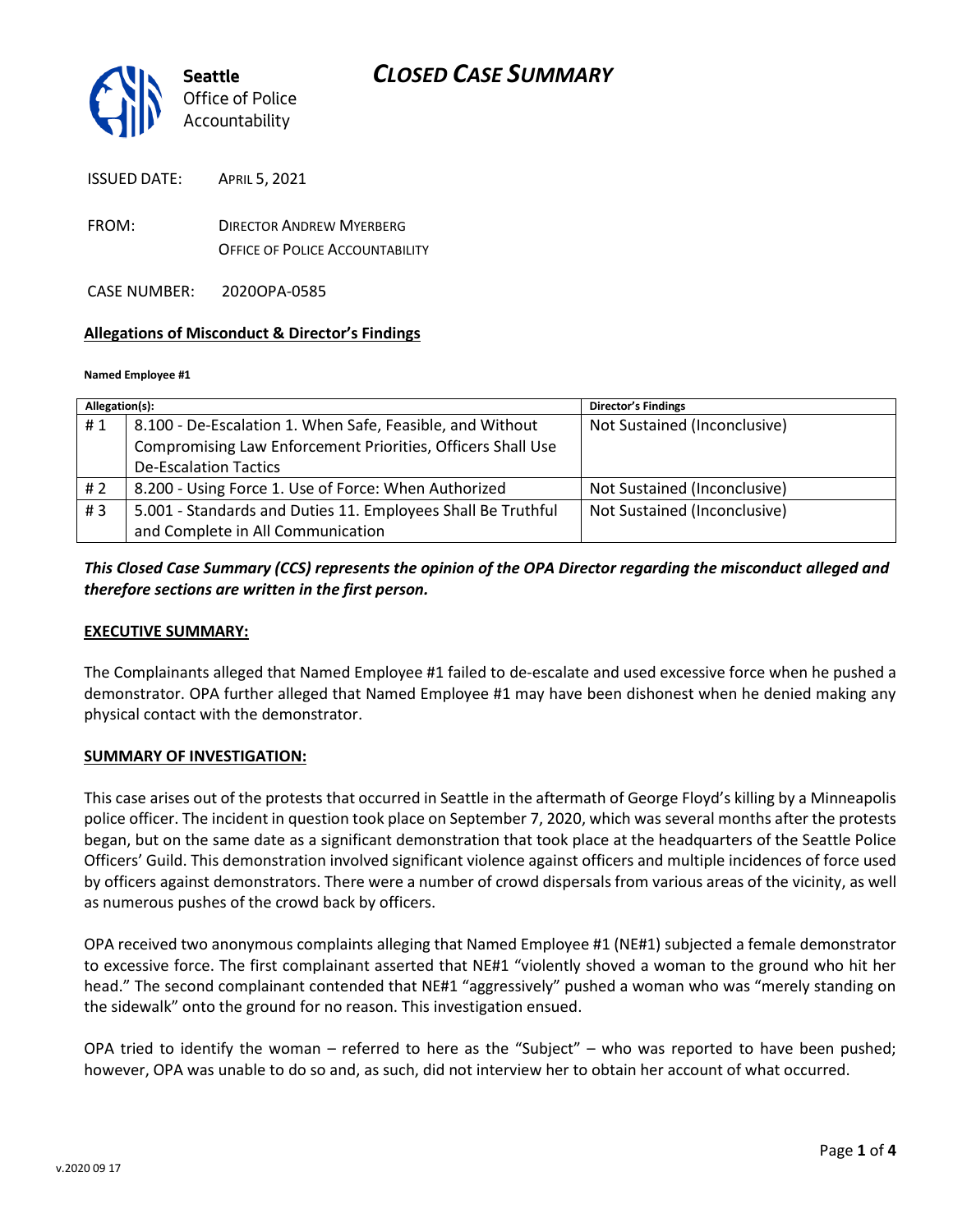# *CLOSED CASE SUMMARY*

OPA CASE NUMBER: 2020OPA-0585

From reviewing other evidence, OPA determined that, on that evening, demonstrators were gathered in the vicinity of the 1200 block of South Jackson Street. Several demonstrators, including the Subject, were standing in the street while cars passed by them. Officers, including NE#1, gave multiple orders to the demonstrators to move out of the street and onto the sidewalk. The officers expressed that cars were driving through the street, the street was "open," and that, if the demonstrators did not move, they ran the risk of getting hit by cars. NE#1's Body Worn Video (BWV) showed that, at one point, the Subject was standing in the path of a car but moved back closer to the sidewalk as the car passed by her. After this, the Subject and others moved back into the street. At that time, cars and a metro bus were approximately a block and a half away and were moving in the direction of the officers and the demonstrators.

An officer – referred to here as Witness Officer #1 (WO#1) – again gave the demonstrators explicit orders to get out of the street. At that point, NE#1, followed by additional officers, began walking towards the Subject and other demonstrators. The Subject, who was still standing in the street, had her feet spread and her arms were extended out to either side of her. As NE#1 neared her and extended his arm, the Subject began to turn, pivoting on her right foot and bring her left foot around quickly. However, this is where the accounts of the complainants, on one hand, and NE#1 and the witness officers, on the other, diverged.

As discussed above, both complainants asserted that NE#1 made physical contact with the Complainant, pushing her to the ground and causing her to strike her head. They cited a Twitter video that appeared to show the push and the Subject falling to the ground. The video depicted NE#1 approaching the Subject. There was a demonstrator to her left who moved behind the Subject. As NE#1 walked closer, another demonstrator quickly ran behind the Subject. The Subject spread her arms wide, moving to the side in front of the demonstrator behind her as if to block him. The video cut away for a second. When the camera moved back towards NE#1 and the Subject, it showed NE#1 extending his arms and the Subject turning. NE#1 further extended his arms as the Subject fell down and forward on her side, hitting the ground. The Subject was helped up and was walked away by demonstrators. Another demonstrator could be heard yelling: "What the fuck, they pushed her down." It appeared from this video that NE#1 may have pushed the Subject.

For his part, NE#1 denied ever making physical contact with the Subject. He stated that, while his intent was to push the Subject back and out of the street, he never touched her, and she fell when she turned from him and tried to quickly move away. He recalled that she was wearing platform shoes and opined that this could have contributed to her falling. He explained that, had he made contact with her, he would have used his body weight to guide her and he would not have shoved her. He would have kept his hands on her while he escorted her to the sidewalk in order to ensure that she did not fall. He told OPA that he was cognizant of the size differential between himself and the Subject, as well as between him and most other individuals that he interacted with.

WO#1 was present at the time of the push but did not witness it. However, after watching his BWV, he did not believe that it appeared that NE#1 pushed the Subject. He noted that, given that the Subject was turning at the time, had NE#1 pushed her, she would have continued to spin, not fallen straight down as she did.

Witness Officer #2 (WO#2), who was assigned as an Acting Sergeant, was also present during the incident but did not view what occurred. He stated that, shortly after the incident, NE#1 reported to him that when he was going to push the Subject out of the road, she turned to flee and fell to the ground. He denied that he made contact with her, even though he said that his intent was to do so. When WO#2 returned to the precinct, he watched BWV and the Twitter video. At that point, he made the decision to have NE#1 write a Type 1 use of force report to be safe and ordered him to do so. However, after consulting with other more experienced sergeants, WO#2 rescinded the order because of the fact that NE#1 did not actually say that he used force and WO#2 felt that writing the report was an "inappropriate



**Seattle**

*Office of Police Accountability*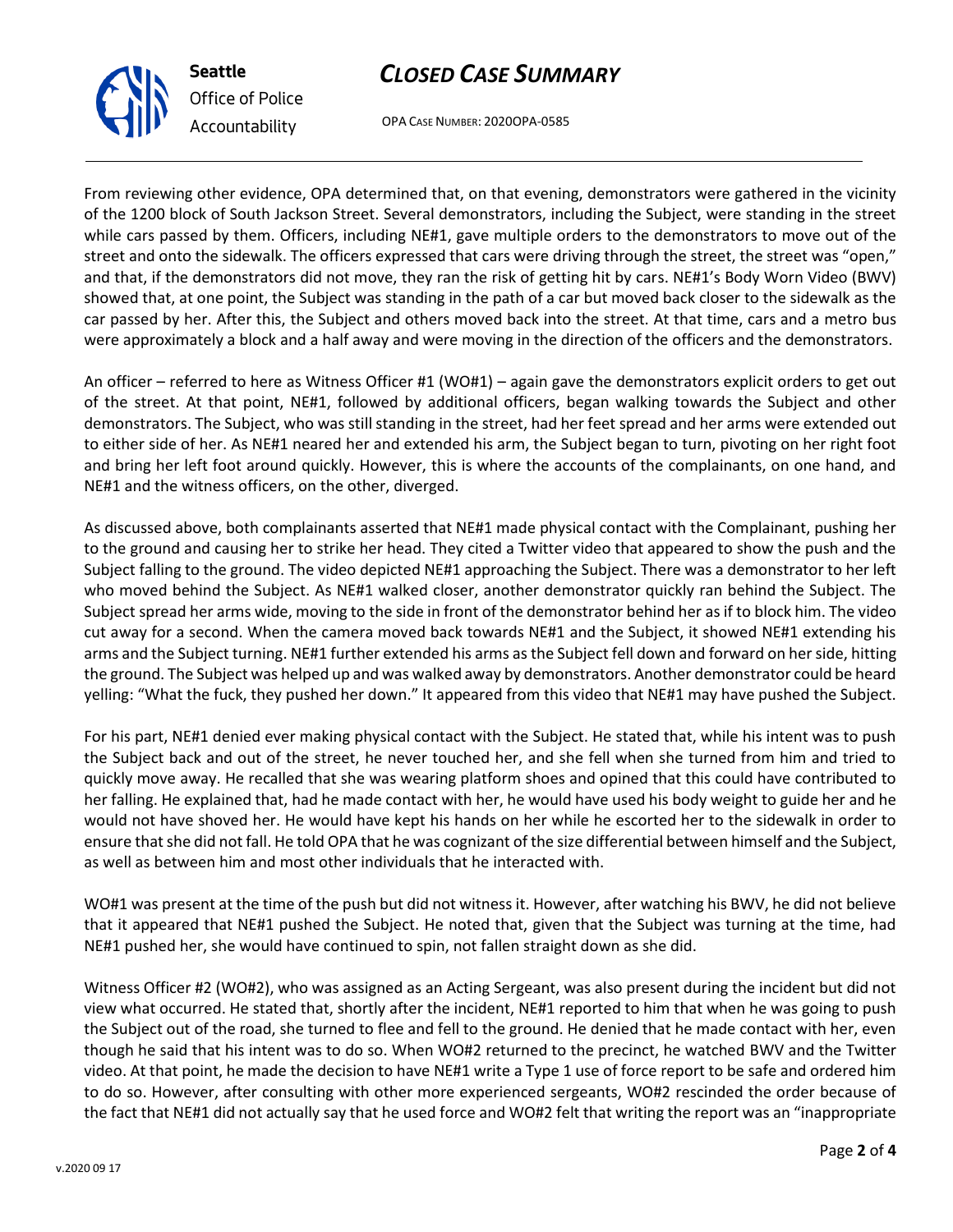# *CLOSED CASE SUMMARY*



*Office of Police Accountability*

OPA CASE NUMBER: 2020OPA-0585

mechanism to prepare for potential OPA complaints." From his review of the various video, WO#2 did not believe that NE#1 pushed the Subject. He opined that, had NE#1 done so, the Subject would have fallen differently given her movement and NE#1's strength and size difference. WO#2 said that he felt that NE#1 was honest when he said that he did not push the Subject. He asserted that NE#1 would have had no motive to lie about force and would have reported it had he used force. WO#2 contended that, in some respects, NE#1 took the "harder road" by denying that he used force, given how the Twitter video appeared.

OPA reviewed BWV from NE#1 and several other officers. NE#1's BWV showed him approach the Subject with his hands raised. As he neared her, the video indicated that the Subject began to turn away from him to her right. As she did so, she swung her leg around and her left foot appeared to swipe or hit her right ankle. The Subject then fell down to the street on her side. The video did not clearly show whether or not NE#1's hands actually made contact with the Subject.

WO#1's BWV showed NE#1 push towards the Subject while she turned from him. As the Subject went down to the ground, NE#1's hands were extended and were situated right by her left shoulder. It appeared possible from this vantage point that, while the Subject may have stumbled while turning, NE#1 pushed her adding to her momentum.

Another officer's BWV also showed what occurred. While more obstructed than WO#1's view, it also appeared to show the Subject stumbling while turning but, like WO#1's video, seemed to depict NE#1 pushing her and adding to her momentum.

Given the very significant possibility from OPA's review of the video that NE#1 did, in fact, make physical contact with the Subject, OPA added an allegation that he was potentially dishonest to the existing allegations of failure to deescalate and excessive force. Moreover, given NE#1's continued adamant denial that he used force, OPA also retained an expert witness to assess all of the video and to analyze whether the push could be confirmed. However, after doing so, the expert deemed the question to be inconclusive. Specifically, even when assessing the video, examining the placement of NE#1 and the Subject, and analyzing the trajectory and speed of her fall, the expert could not definitively say that it was caused by a push from NE#1, rather than the Subject tripping and her momentum causing her to fall forward.

## **ANALYSIS AND CONCLUSIONS:**

### **Named Employee #1 - Allegation #1**

## *8.100 - De-Escalation 1. When Safe, Feasible, and Without Compromising Law Enforcement Priorities, Officers Shall Use De-Escalation Tactics*

All three of the allegations in this case – the failure to de-escalate, the use of excessive force, and dishonesty – rest on the same question – did NE#1 push the Subject? If the answer to his question is yes, OPA believes that NE#1 would have violated all three policies. If the answer to this question is no, and the Subject tripped and fell at the moment NE#1 approached her, the opposite findings would result.

This is among the hardest demonstration cases that OPA has needed to evaluate. From OPA's review of the video, it seems that NE#1 made physical contact with the Subject. While it appears that she tripped simultaneously, OPA's lay analysis is that NE#1 pushed her at the same time, increasing her momentum as she fell. However, NE#1 repeatedly and consistently denied making contact with the Subject. This was the case even though he knew that